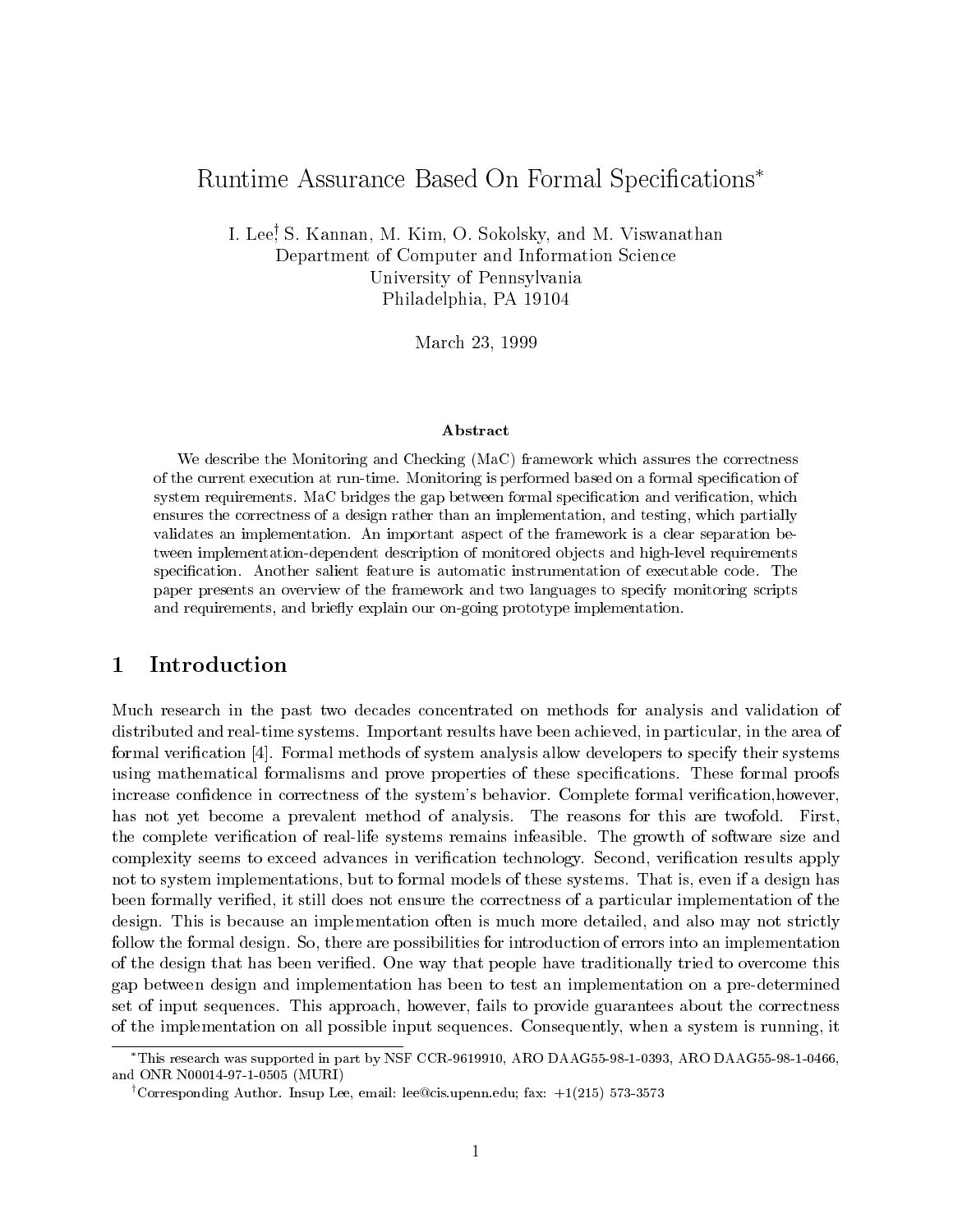is hard to guarantee whether or not the current execution of the system is correct using the two traditional methods. Therefore, the approach of continuously monitoring a running system has can be used to fill the gap between these two approaches.

In this paper, we describe a framework of monitoring and checking a running system with the aim of ensuring that it is running correctly with respect to a formal requirements specication. The use of formal methods is the salient aspect of our approach. We concentrate on the following two issues: (1) how to map high-level abstract events that are used in requirement specication to low-level activities of a running system, and (2) how to instrument the code to extract and detect necessary low-level activities. We assume that both requirement specifications and the system implementation are available to us.

The major phases of the framework are as follows: (1) system requirements are formalized; at the same time, a *monitoring script* is constructed, which is used to instrument the code and establish a mapping from low-level information into high-level events; (2) at run-time, events generated by the instrumented system are monitored for compliance with the requirements specication. The run-time monitoring and checking  $(MaC)$  architecture consists of three components: *filter*, event recognizer, and run-time checker. The filter extracts low-level information (such as values of program variables and time when variables change their values) from the instrumented code. The filter sends this information to the event recognizer, which converts it into high-level events and conditions and passes them to the run-time checker.

Each event delivered to the checker has a timestamp, which reflects the actual time of the occurrence of the event. This enables us to monitor real-time properties of the system. Timestamps are assigned to events by the event recognizer based on the clock readings provided by the filter. The run-time checker checks the correctness of the system execution thus far according to a requirements specification of the system, based on the information it receives from the event recognizer, and on the past history. The checker can combine monitoring of behavioral correctness of the system control flow with program checking [2] for numerical computations. This integrated approach is a unique feature of the proposed framework. The current prototype implementation of the MaC framework supports the monitoring of a system written in Java. Instrumentation is performed automatically, directly in Java bytecode.

Related work. Computer systems are often monitored for performance measurement, evaluation and enhancement as well as to help debugging and testing [17]. Lately, there has been increasing attention from the research community to the problem of designing monitors that can be used to assure the correctness of a system at runtime. The \behavioral abstraction" approach to monitoring was pioneered by Bates and Wileden [1]. Although their approach lacked formal foundation, it provided an impetus for future developments. Several other approaches pursue goals that are similar to ours. The work of [5] addresses monitoring of a distributed bus-based system, based on a Petri Net specification. Since only the bus activity is monitored, there is no need for instrumentation of the system. The authors of [16] also consider only input/output behavior of the system. In our opinion, instrumentation of key points in the system allows us to detect violations faster and more reliably, without sacrificing too much performance. The test automation approach of [14] is also targeted towards monitoring of black-box systems without resorting to instrumentation. Additionally, we aim at using the MaC framework beyond testing, during real system executions. Sankar and Mandel have developed a methodology to continuously monitor an executing Ada program for specication consistency [15]. The user manually annotates an Ada program with constructs from ANNA, a formal specication language. Mok and Liu [12] proposed an approach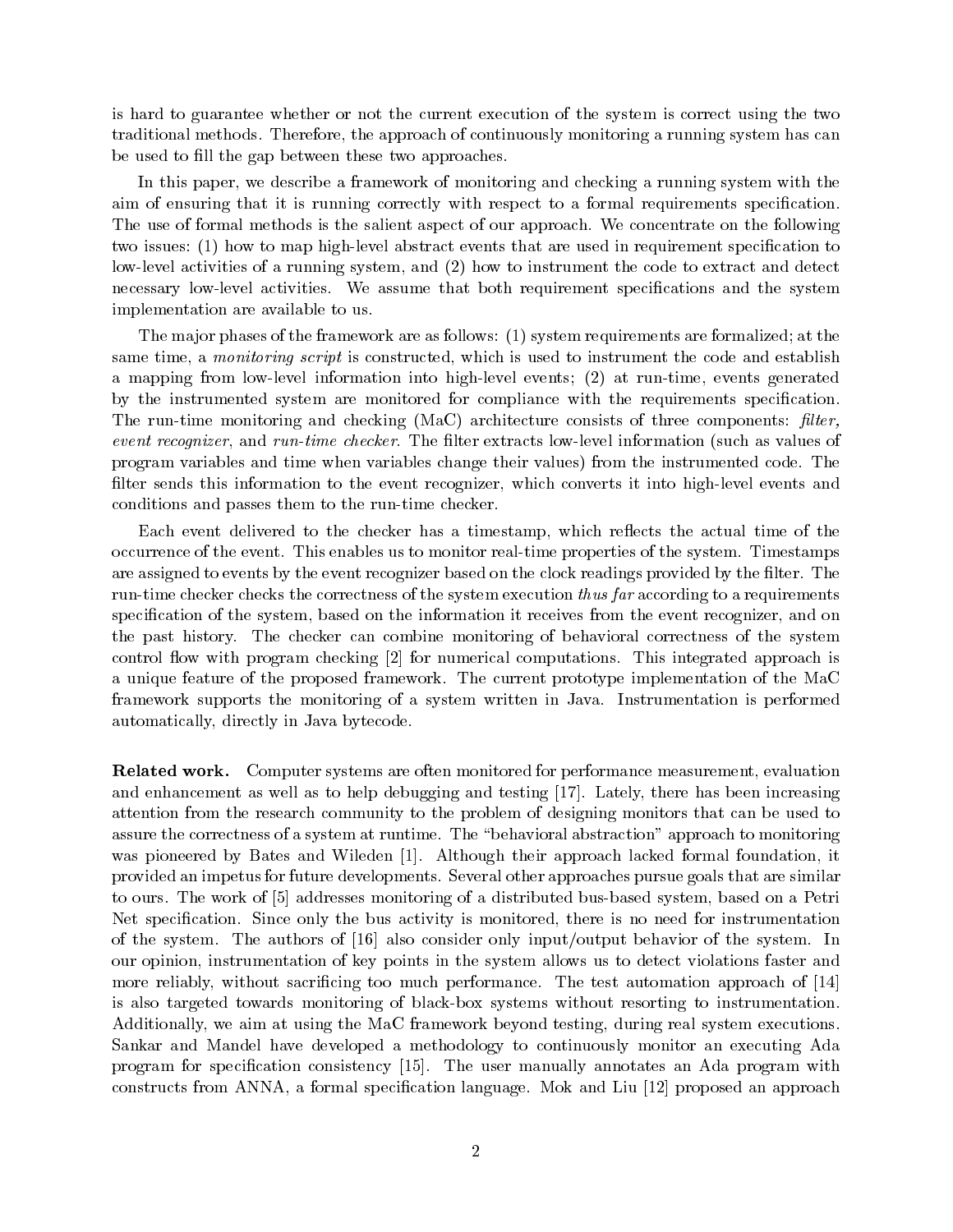for monitoring the violation of timing constraints written in the specification language based on Real-time Logic as early as possible with low-overhead. The framework proposed in this paper does not limit itself to any particular kind of monitored properties. In [10], an elaborate language for specication of monitored events based on relational algebra is proposed. Similarly to our approach, the authors try to minimize effects of instrumentation on run-time performance, and to reduce the instrumentation cost through automated instrumentation. Their goal, however, goes beyond run-time monitoring. For our purposes, a simpler and easier to interpret event description language of MaC appears to be more appropriate.

The paper is organized as follows. Section 2 presents an overview of the framework. Section 3 informally presents the language for monitoring scripts and requirements specications. Section 4 briefly overviews a prototype implementation of the MaC framework as well as the current future plans. More complete and formal treatment of the MaC framework is given in [9].

The MaC framework aims at run-time assurance monitoring of real-time systems. The structure of the framework is shown in Figure 1. The framework includes two main phases: (1) before the system is run, its implementation and requirement specication are used to generate run-time monitoring components; (2) during system execution, information about the running system is collected and matched against the requirements.



Figure 1: Overview of the MaC framework

A major task during the first phase (indicated by clear boxes in Figure 1) is to provide a mapping between high-level events used in the requirement specication and low-level state information extracted during execution. They are related explicitly by means of a monitoring script. The monitoring script describes how events at the requirements level are defined in terms of monitored states of an implementation. For example, in a gate controller of a railroad crossing system, the requirements may be expressed in terms of the event **train\_in\_crossing**. The implementation, on the other hand, stores the train's position with respect to the crossing in a variable train position. The monitoring script in this case can define the event as condition  $train\_position$  < 800. The language of monitoring script (described in Section 3) has limited expressive power in order to ensure fast recognition of events.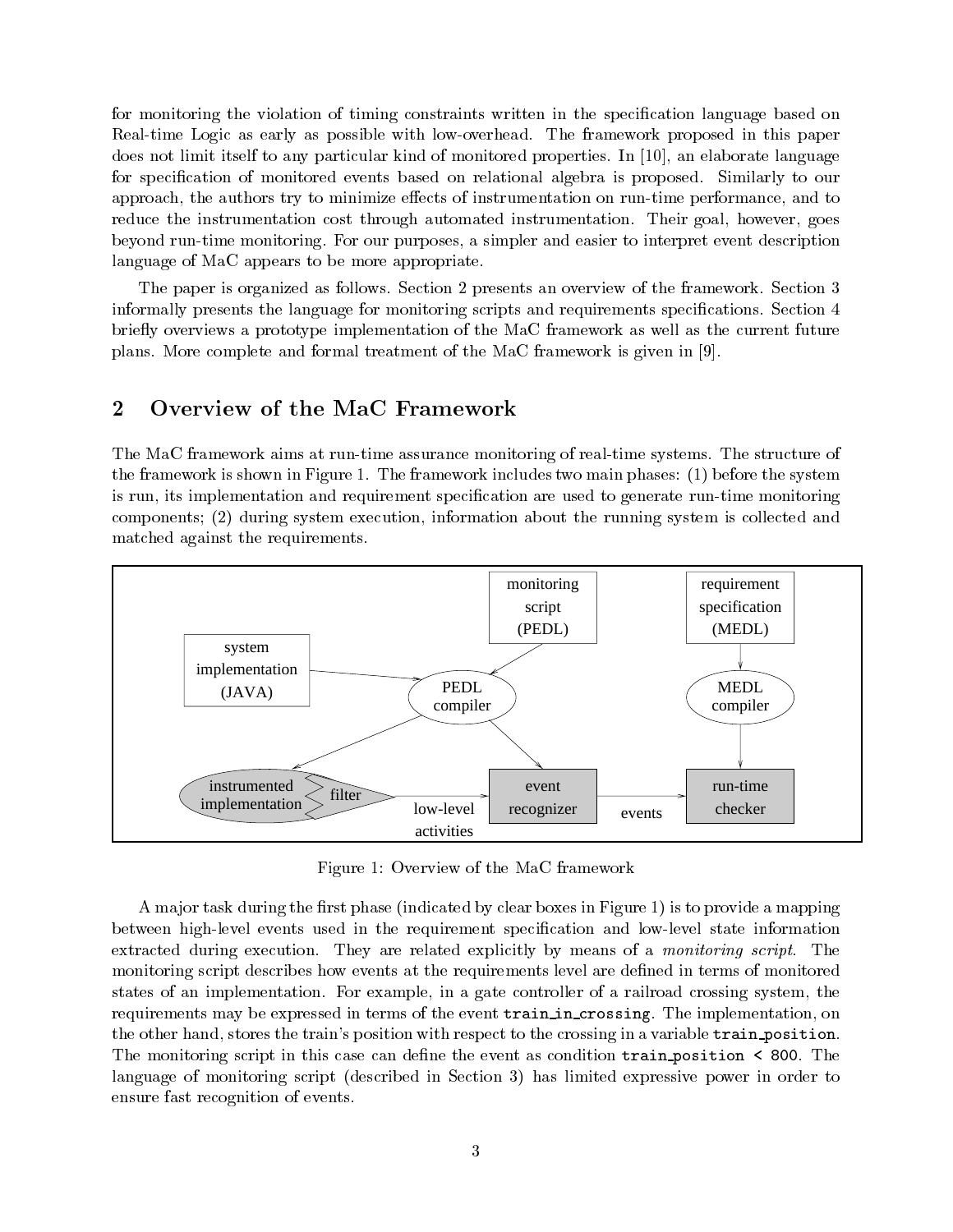The monitoring script is used to generate a *filter* and an *event recognizer* automatically. The filter instruments the implementation to extract the necessary state information at run-time. The event recognizer receives state information from the filter and determines the occurrences of event according to the event definition in the script. Also, a run-time checker is generated from the formal requirements. The requirement specification uses events defined in the monitoring script.

During the run-time phase (shaded boxes in Figure 1), the instrumented implementation is executed while being monitored and checked against the requirements specification. The filter sends relevant state information to the event recognizer, which determines the occurrence of events. These events are then relayed to the run-time checker to check adherence to the requirements.

Filter. A filter is a set of program fragments that are inserted into the implementation to instrument the system. The essential functionality of a filter is to keep track of changes to monitored ob jects and send pertinent state information to the event recognizer. Instrumentation is performed directly on the executable code (bytecode, in the case of Java). Instrumentation is automatic, which is made possible by the low-level description in the monitoring script.

Event Recognizer. The event recognizer is the part of the monitor that detects an event from values of monitored variables received from the filter. Events are cognized according to a monitoring script (written in PEDL) and recognized events are sent to the run-time checker. Each event is supplied with a timestamp that can be used in checking real-time properties. Events may additionally have associated numerical values to facilitate program checking by the monitor. Although it is conceivable to combine the event recognizer with the filter, we chose to separate them to provide flexibility in an implementation of the framework.

Run-time Checker. The run-time checker determines whether or not the current execution history satisfies the given requirements (written MEDL). The execution history is captured from a sequence of events sent by the event recognizer. The checker can handle behavioral as well as numerical requirements. The latter can be analyzed using the technique of program checking. It may seem that the detection of a requirement violation at run-time is too late for recovery. This, however, is not necessarily true. A monitored property may represent a potentially dangerous condition that needs an attention from a human operator, which is the function that the run-time checker provides.

### 3The MaC Language

In this section, we give a brief overview of the languages used to describe what to observe in the program and the requirements the program must satisfy. The scripts written in these languages are then used to automatically generate the event recognizer and the run-time checker, respectively.

The language for monitoring scripts is called PEDL (Primitive Event Definition Language, Section 3.4). PEDL scripts are used to define what information is sent from the filter to the event recognizer, and how they are transformed into requirements-level events by the event recognizer. Requirement specifications are written in MEDL (Meta Event Definition Language, Section 3.5). The primary reason for having two separate languages in the monitoring framework is to separate implementation-specific details of monitoring from requirements specification. This separation ensures that the framework is scalable to different implementation languages and specification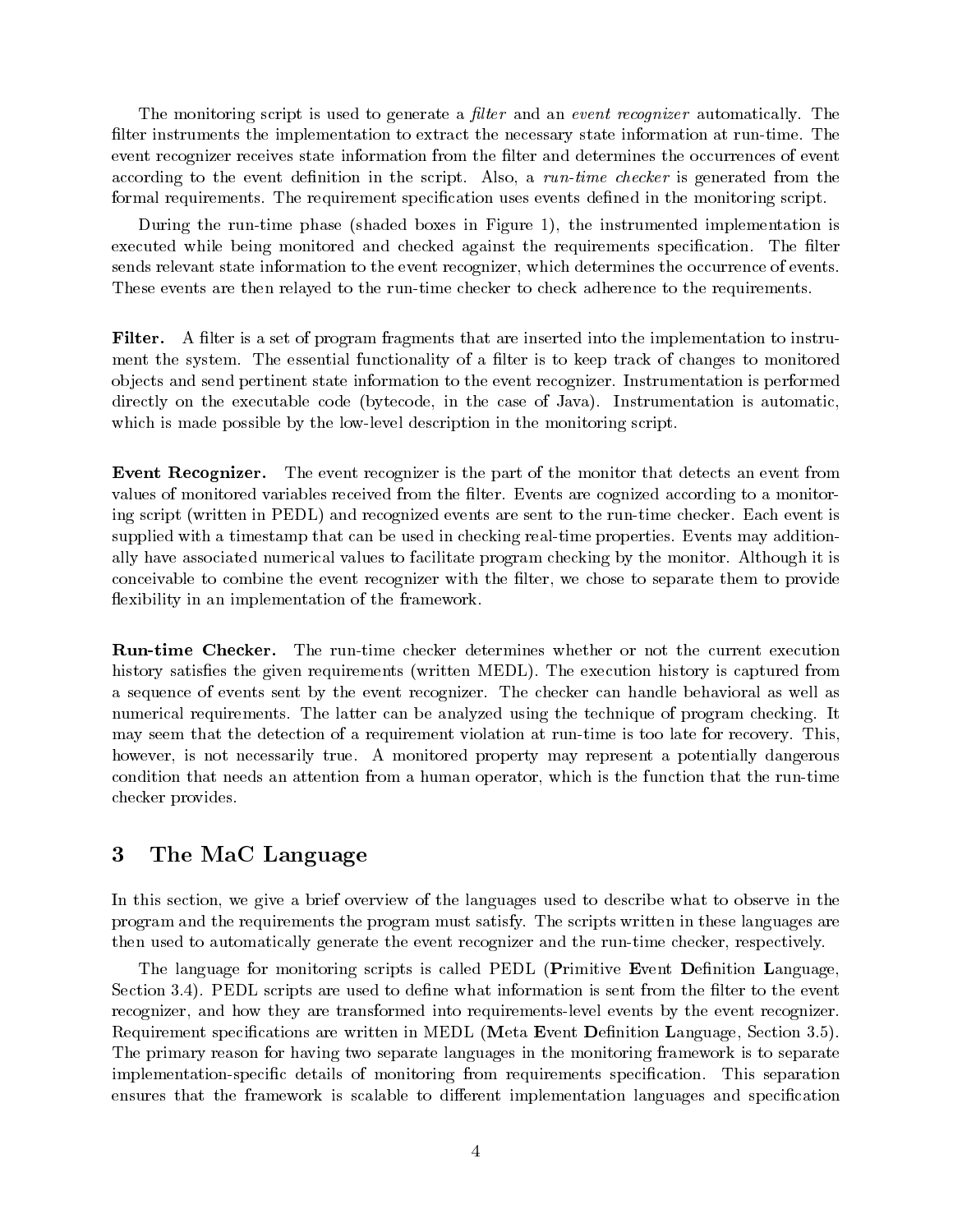formalisms, while providing a clean interface to the designer of monitors. For example, if we wish to retarget our system from programs written in Java to  $C_{++}$ , then all we would need to modify is the syntax of PEDL, leaving MEDL unchanged.

Before presenting the two languages, PEDL and MEDL, we discuss some key issues in the logical semantics of these languages. In Section 3.1, we illustrate the distinction between *events* and conditions. In Section 3.2, we discuss how the language may handle the presence of variables that are not defined. We then formalize our intuitions into a logic in Section 3.3. This logic provides the formal foundations for PEDL (in Section 3.4) and MEDL (in Section 3.5).

#### 3.1Events and Conditions

As described in Section 2, whenever an "interesting" state change occurs in the running system, the filter sends a notification to the monitor. Based on updates from the filter, the monitor matches the trace of the current execution against the requirements. In order to do this, we distinguish between two kinds of state information underlying the notifications.

Events occur instantaneously during the system execution, whereas conditions are information that hold for a duration of time. For example, an event denoting return from method RaiseGate occurs at the instant the control returns from the method, while a condition (position == 2) holds as long as the variable position does not change its value from 2. Distinction between events and conditions is very important in terms of what the monitor can infer about the execution based on the information it gets from the filter. For an event, the monitor can conclude that an event does not occur at any moment except when it receives an update from the filter. By contrast, once the monitor receives a message from the filter that variable **position** has been assigned the value 2, we can conclude that position retains this value until the next update.

Since events occur instantaneously, we can assign to each event the time of its occurrence. Timestamps of events allow us to reason about timing properties of monitored systems. Conditions, on the other hand, have *durations*, intervals of time when the condition is satisfied. There is a close connection between events and conditions: the start and end of a condition's interval are events, and the interval between any two events can be treated as a condition. This relationship is made precise later when we present the logic.

#### 3.2Presence of Undefined Variables

Reconsider the condition (position  $== 2)$  that was used previously. When the variable position has some integer value, it is very clear what this condition means. However, before the variable position is initialized at the start of the execution, it is not clear whether this condition should be considered to be true or false. This problem is not just confined to the start. During any execution, variables routinely become undefined when they are out of scope, and if we want to reason about such variables then we need a consistent way of intepreting logical formulae having undefined variables. The problems associated with defining the semantics of logics in the presence of partial functions<sup>1</sup> are well-understood [6, 3, 13]. There have been some approaches to defining logics with partial functions where the formulae are interpreted over boolean values, i.e., true and false. However, these approaches work only when the logic has no primitive relations, like " $\lt$ " and  $\gamma$ , which have some "natural" interpretation. Another traditional approach towards handling undefined expressions, has been to move to a three-valued logic, where the third value is taken to

<sup>&</sup>lt;sup>1</sup>Variables can be thought of as partial functions over time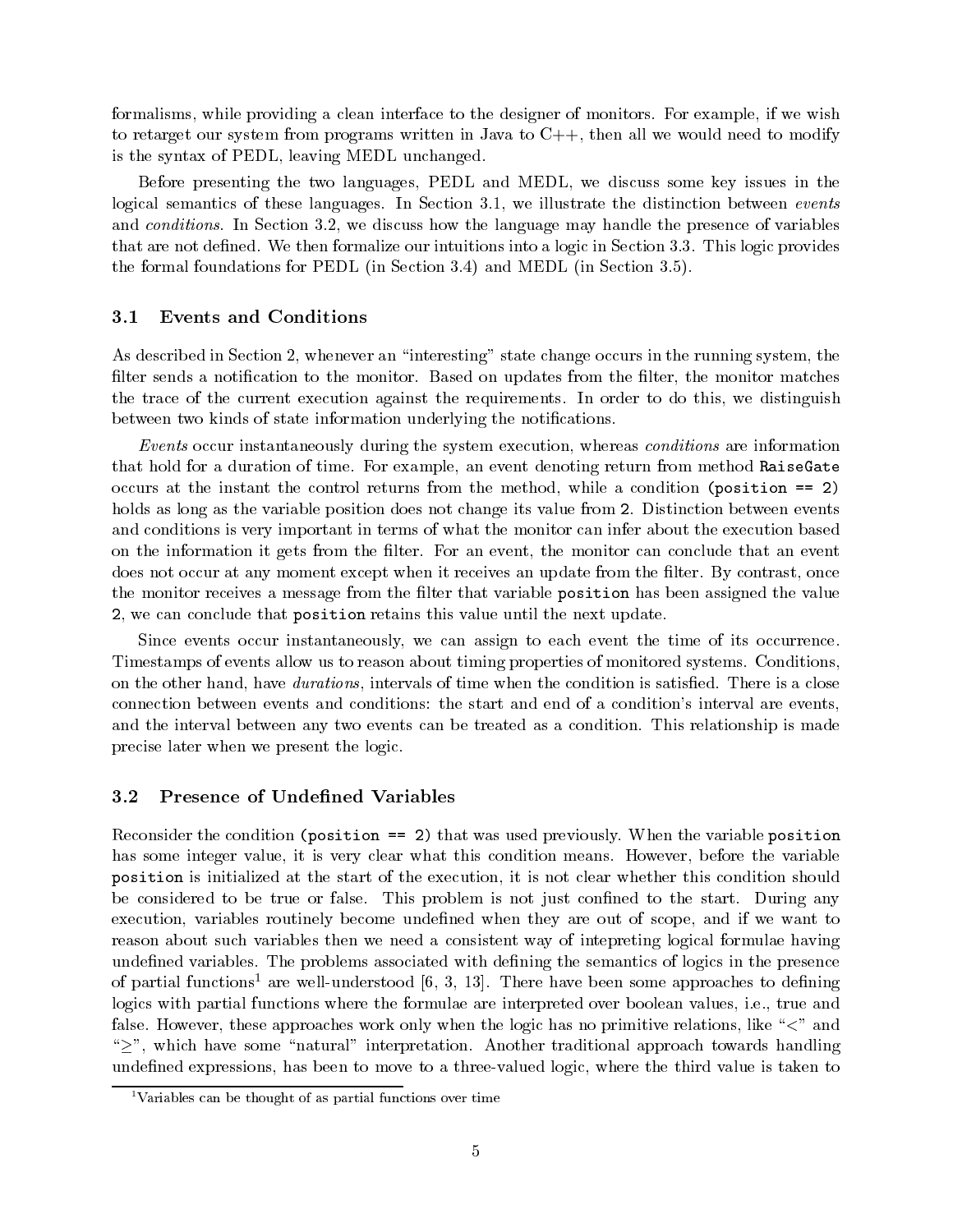represent undefined. We choose to take this later approach, and so interpret the truth of conditions over a three-valued logic.

We now formalize the issues presented above, in a two-sorted logic that defines the operations on events and conditions. In this logic, we shall interpret conditions over three values and not over booleans. PEDL and MEDL are subsets of this logic with added means of definition of primitive events and conditions.

#### 3.3Logic for Events & Conditions

**Syntax.** We assume a countable set  $\mathcal{C} = \{c_1, c_2, \dots\}$  of primitive conditions. For example, in the monitoring script language (Section 3.4), these primitive conditions will be Java boolean expressions built from the values of the monitored variables. In the requirements description language (Section 3.5) these will be conditions that were recognized by the event recognizer and sent to the run-time checker.

We also assume a countable set  $\mathcal{E} = \{e_1, e_2, \ldots\}$  of primitive events. When an event occurs (to be defined formally later), it can have an attribute value, which is an element of a set  $\mathcal{S}_{\epsilon_i}$ . For example, StartM(RaiseGate) is a primitive event in the monitoring script language, which is present at the start of method RaiseGate and whose attribute value is the tuple of values of all the parameters with which this method is called. The primitive events in the requirements description language are those that are reported by the event recognizer.

The logic has two sorts: conditions and events. The syntax of conditions (C) and events (E) is as follows:

 $\langle C \rangle ::= c \mid \text{defined}(\langle C \rangle) \mid [\langle E \rangle, \langle E \rangle] \mid ! \langle C \rangle \mid \langle C \rangle \&\&\langle C \rangle \mid \langle C \rangle \mid \langle C \rangle \mid \langle C \rangle \Rightarrow \langle C \rangle$  $\langle E \rangle ::= e | \text{ start}(\langle C \rangle) | \text{end}(\langle C \rangle) | \langle E \rangle \&\& \langle E \rangle | \langle E \rangle | \langle E \rangle | \langle E \rangle$  when  $\langle C \rangle$ 

Semantics. The models for this logic are sequences of worlds, similar to those used for linear temporal logic. Each world has a description of the truth values of primitive conditions and occurrences of promitive events. More formally, a model M is a tuple  $(S, \tau, L_C, L_E)$ , where  $S = \{s_0, s_1, \ldots\}$ ,  $\tau$ is a mapping from S to the time domain (which could be integers, rationals, or reals),  $L<sub>C</sub>$  is a total function from  $S\times\mathcal C$  to  $\{\mathbf{true},\mathbf{false},\Lambda\},$  and  $L_E$  is a partial function from  $S\times\mathcal E$  to  $\mathcal D_e.$  Intuitively,  $L<sub>C</sub>$  assigns to each state the truth values of all the primitive conditions; since we shall interpret conditions over a 3-valued logic, the truth value of primitive conditions can be **true**, false or  $\Lambda$ (undefined). Similarly, in each state s,  $L_E(s, e)$  is defined for each event e that occurs at s and gives the value of the primitive event e. The mapping  $\tau$  defines the time at each state, and it satisfies the requirement that  $\tau(s_i) < \tau(s_j)$  for all  $i < j$ , i.e., the time at a later state is greater.

In order to define what we mean by a condition c being true in model M at time  $t$   $(M, t \models c)$ , we need to define what we mean by its denotation  $(\mathcal{D}_M^t(c))$ . This is defined in Figure 3.3. Using this we define the meaning of  $M, t \models c$ , and of an event e occurring in a model M at time  $t (M, t \models e)$ . The formal definition is given in Figure 3.3.  $^2$ 

As stated before, we shall interpret conditions over three values, **true, false**, and  $\Lambda$  (undefined). The denotation of a primitive condition, c at time t is given by c's truth value in the last state before time t. The predicate defined(c) is true whenever the condition c has a well-defined value, namely, true or false. The denotation of negation (*lc*), disjunction  $(c_1 || c_2)$  and conjunction  $(c_1 \& c_2)$  are

 $^2$ Notice, that the definition of  $\mathcal{D}_M^t$  refers to the definition of  $\models$ , and vice versa. However, the definitions are well-defined.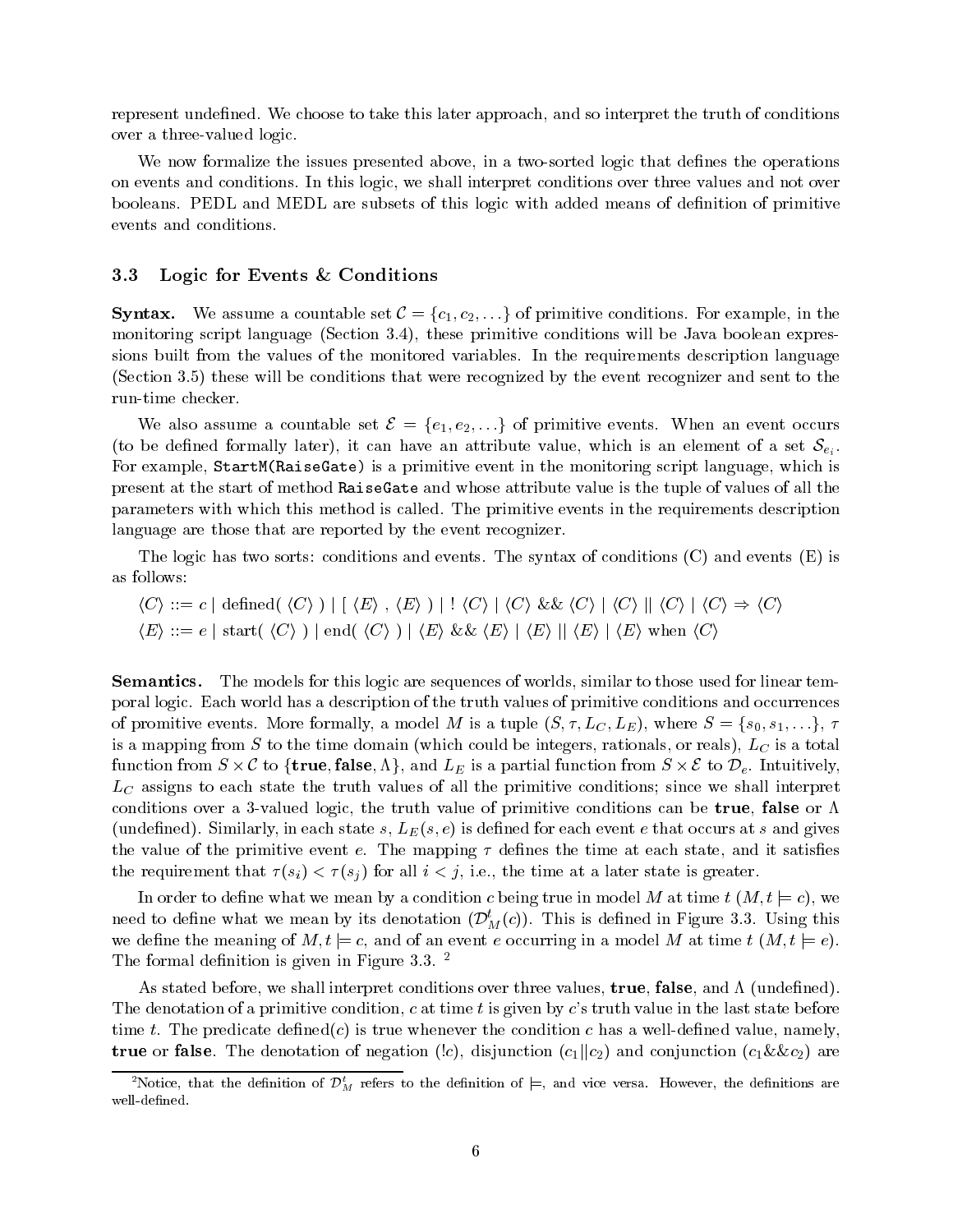| defined       | $[c_k \text{ primitive}]$ $\mathcal{D}_M^t(c_k) = L_C(s_i, c_k)$ , where $\tau(s_i) \leq t$ and for all $s_j$ $(j > i)$ $\tau(s_j) > t$<br>$\mathcal{D}_M^t(\text{defined}(c)) = \begin{cases} \textbf{true} & \text{if } \mathcal{D}_M^t(c) \neq \Lambda \\ \textbf{false} & \text{otherwise} \end{cases}$ |
|---------------|-------------------------------------------------------------------------------------------------------------------------------------------------------------------------------------------------------------------------------------------------------------------------------------------------------------|
| [pair]        | $\mathcal{D}_M^t([e_1, e_2)) = \begin{cases} \textbf{true} & \text{if there exists } t_0 \leq t \text{ such that } M, t_0 \models e_1 \text{ and for all } t_0 \leq t' \leq t, M, t' \not\models e_2 \\ \textbf{false} & \text{otherwise} \end{cases}$                                                      |
| negation      | $\mathcal{D}_M^t({!}c) = \left\{ \begin{array}{ll} \textbf{true} & \text{if } \mathcal{D}_M^t(c) = \textbf{false} \ \Lambda & \text{if } \mathcal{D}_M^t(c) = \Lambda \ \textbf{false} & \text{if } \mathcal{D}_M^t(c) = \textbf{true} \end{array} \right.$                                                 |
| disjunction   | $\mathcal{D}_M^t(c_1  c_2) = \begin{cases} \textbf{true} & \text{if } \mathcal{D}_M^t(c_1) \text{ or } \mathcal{D}_M^t(c_2) \text{ is true} \\ \textbf{false} & \text{if } \mathcal{D}_M^t(c_1) = \mathcal{D}_M^t(c_2) = \textbf{false} \\ \Lambda & \text{otherwise} \end{cases}$                          |
| [conjunction] | $\mathcal{D}_M^t(c_1 \&\& c_2) = \mathcal{D}_M^t(\{( c_1  !c_2)\})$<br>[implication] $\mathcal{D}_{\mathcal{M}}^{t}(c_1 \Rightarrow c_2) = \mathcal{D}_{\mathcal{M}}^{t}(c_1  c_2)$                                                                                                                         |

Figure 2: Denotation for conditions

| $M, t \models c$                      |     | iff $\mathcal{D}_M^t(c) = \text{true}$                                                                          |
|---------------------------------------|-----|-----------------------------------------------------------------------------------------------------------------|
|                                       |     |                                                                                                                 |
| $M, t \models e_k$ ( $e_k$ primitive) | iff | there exists state $s_i$ such that $\tau(s_i) = t$ and $L_E(s_i, e_k)$ is defined.                              |
| $M, t \models start(c)$               | iff | $\exists s_i$ such that $\tau(s_i) = t$ and $M, \tau(s_i) \models c$ and $M, \tau(s_{i-1}) \not\models c$ .     |
|                                       |     | i.e., start $(c)$ occurs when condition c changes from false to true.                                           |
| $M, t \models end(c)$                 |     | iff $\exists s_i$ such that $\tau(s_i) = t$ and $M, \tau(s_i) \not\models c$ and $M, \tau(s_{i-1}) \models c$ . |
|                                       |     | i.e., end(c) occurs when condition c changes from true to false.                                                |
| $M, t \models e_1    e_2$             |     | iff $M, t \models e_1$ or $M, t \models e_2$ .                                                                  |
| $M, t \models e_1 \&\& e_2$           |     | iff $M, t \models e_1$ and $M, t \models e_2$ .                                                                 |
| $M, t \models e$ when c               |     | iff $M, t \models e$ and $M, t \models c$ .                                                                     |
|                                       |     | i.e., event $e$ occurs when condition $c$ is true.                                                              |
|                                       |     |                                                                                                                 |

Figure 3: Semantics of events and conditions.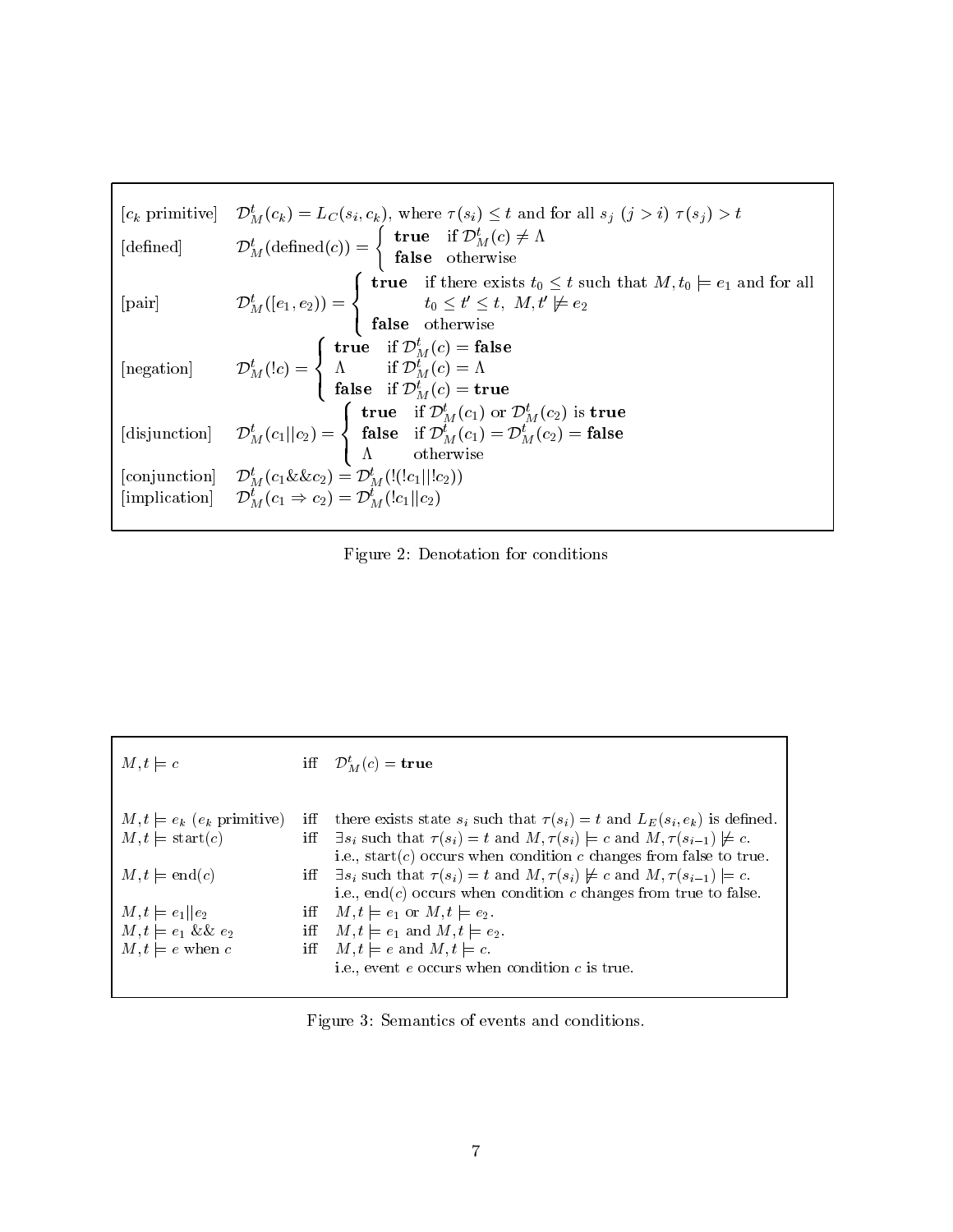interpreted classically whenever c,  $c_1$  and  $c_2$  take values **true** or **false**; the only non-standard cases are when these take the value  $\Lambda$ . In these cases, we interpret them as follows. Negation of an undefined condition is  $\Lambda$ . Conjunction of an undefined condition with **false** is **false**, and with **true** is  $\Lambda$ . Disjunction is defined dually; disjunction of undefined condition and true is true, while disjunction of undefined condition and **false** is  $\Lambda$ . Implication  $(c_1 \Rightarrow c_2)$  is taken to  $|c_1||c_2$ .

For primitive events, once again, the truth value is given by the labels on the states. Conjunction  $(e_1 \& \& e_2)$  and disjunction  $(e_1 || e_2)$  defined classically; so  $e_1 \& \& e_2$  is present only when both  $e_1$  and  $e_2$  are present, whereas  $e_1||e_2$  is present when either  $e_1$  or  $e_2$  is present.

There are some natural events associated with conditions, namely, the instant when the condition becomes **true** (start(c)), and the instant when the condition becomes **false** (end(c)). Notice, that the event corresponding to the instant when the condition becomes  $\Lambda$  can be described as end(defined(c)). Also, any pair of events define an interval of time, so forms a condition  $[e_1, e_2]$ that is **true** from event  $e_1$  until event  $e_2$ . Finally, the event (e when c) is present if e occurs at a time when condition  $c$  is true.

Notice that every condition can be identied with the events corresponding to when it becomes true, when it becomes false and when it becomes  $\Lambda$ . This is the reason why the languages in the MaC framework, are called "event definition languages".

#### 3.4Primitive Event Definition Language (PEDL)

PEDL is the language for writing monitoring scripts. The design of PEDL is based on the following two principles. First, we encapsulate all implementation-specic details of the monitoring process in PEDL scripts. Second, we want the process of event recognition to be as simple as possible. Therefore, we limit the constructs of PEDL to allow one to reason only about the current state in the execution trace. The name, PEDL, reflects the fact that the main purpose of PEDL scripts is to define primitive events of requirement specifications.

Monitored Entities. PEDL scripts can refer to any object of the target system. This means that declarations of monitored entities are by necessity specific to the implementation language of the system. In the current prototype which is based on Java, values of fields of an object, as well as of local variables of a method, and method calls can be monitored. Examples of monitored entities' declarations are given in Section 3.6.

**Defining Conditions.** Primitive conditions in PEDL, are constructed from boolean-valued expressions over the monitored variables. An example of such condition is

## Cond TooFast = Train.calculatePosition().trainSpeed  $> 100$

In addition to these, we have primitive condition  $\text{ImM}(f)$ . This condition is true as long as the execution is currently within method f. Complex conditions are built from primitive conditions using boolean connectives.

**Defining Events.** The primitive events in PEDL correspond to updates of monitored variables, and calls and returns of monitored methods. Each event has an associated timestamp and may have a tuple of values.

The event update(x) is triggered when variable x is assigned a value. The value associated with this event is the new value of  $x$ . Events  $StartM(f)$  and  $EndM(f)$  are triggered when control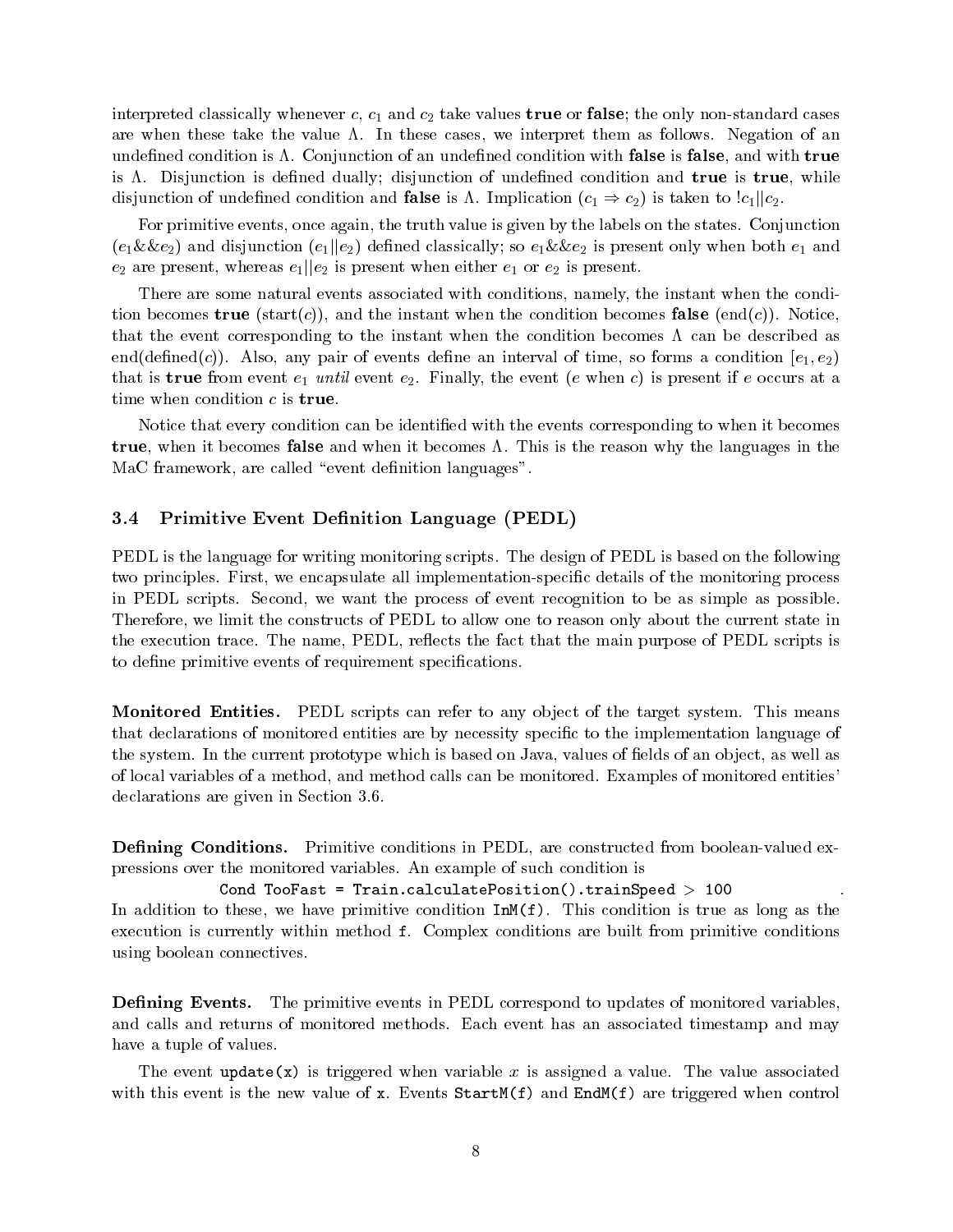enters to and return from method f, respectively. The value associated with StartM is a tuple containing the values of all arguments. The value of an event EndM is a tuple that has the return value of the method, along with the values of all the formal parameters at the time control returns from the method. Besides these three, we have one other primitive event which is IoM(f). This is also triggered when control returns from a method f, but has as its value a tuple that contains the return value of the method, and the values of the arguments at the time of method invocation. This event allows one to look at the input-output behavior of a method, and is needed if one wants to *program check* some numerical computation. Notice that event  $I\circ M(f)$  is the only event to violate our second design principle, namely that the operation of the event recognizer is to be based only

All the operations on events defined in the logic can be used to construct more complex events from these primitive events. In PEDL, we also have two attributes time and value, defined for events. As mentioned in Section 3.3, events have associated with them attribute values, and the time of their occurrence, and these can be accessed using the attributes time and value. time(e) gives the time of the last occurrence of event  $e$ , while value  $(e)$  gives the value associated with  $e$ , provided e occurs. time(e) refers to the time on the clock of the monitored system (which may be different from the clock of the monitor) when this event occurs. If the monitored system has several clocks, we assume, for this paper, that the clocks are perfectly synchronized to simplify the presentation of this paper.

#### 3.5Meta Event Definition Language (MEDL)

The safety requirements that need to be monitored are written in a language called MEDL. Like PEDL, MEDL is also based on the logic for events and conditions, described in Section 3.3. Primitive events and conditions in MEDL scripts are imported from PEDL monitoring scripts; hence the language has the adjective "meta".

Auxiliary Variables. The logic described is Section 3.3 has a limited expressive power. For example, one cannot count the number of occurrences of an event, or talk about the ith occurrence of an event. For this purpose, MEDL allows the user to define auxiliary variables, whose values may then be used to define events and conditions. Auxiliary variables must be of one of the basic types in Java. Updates of auxiliary variables are triggered by events. For example,

RaisingGate  $\rightarrow$  t := time (RaisingGate)

records the time of occurrence of event RaisingGate in the auxiliary variable t. Expression

```
e1 \rightarrow count e1 := count e1 + 1
```
counts occurrences of event e1. A special auxiliary variable currentTime can be used to refer to the current time of the system. It is set to be the timestamp of the last message received from the filter.

**Defining events and conditions.** The primitive events and conditions in MEDL are those that are defined in PEDL. Besides these, primitive conditions can also be defined by boolean expressions using the auxiliary variables. More complex events and conditions are then built up using the various connectives described in Section 3.3. These events and conditions are then used to dene safety properties and alarms.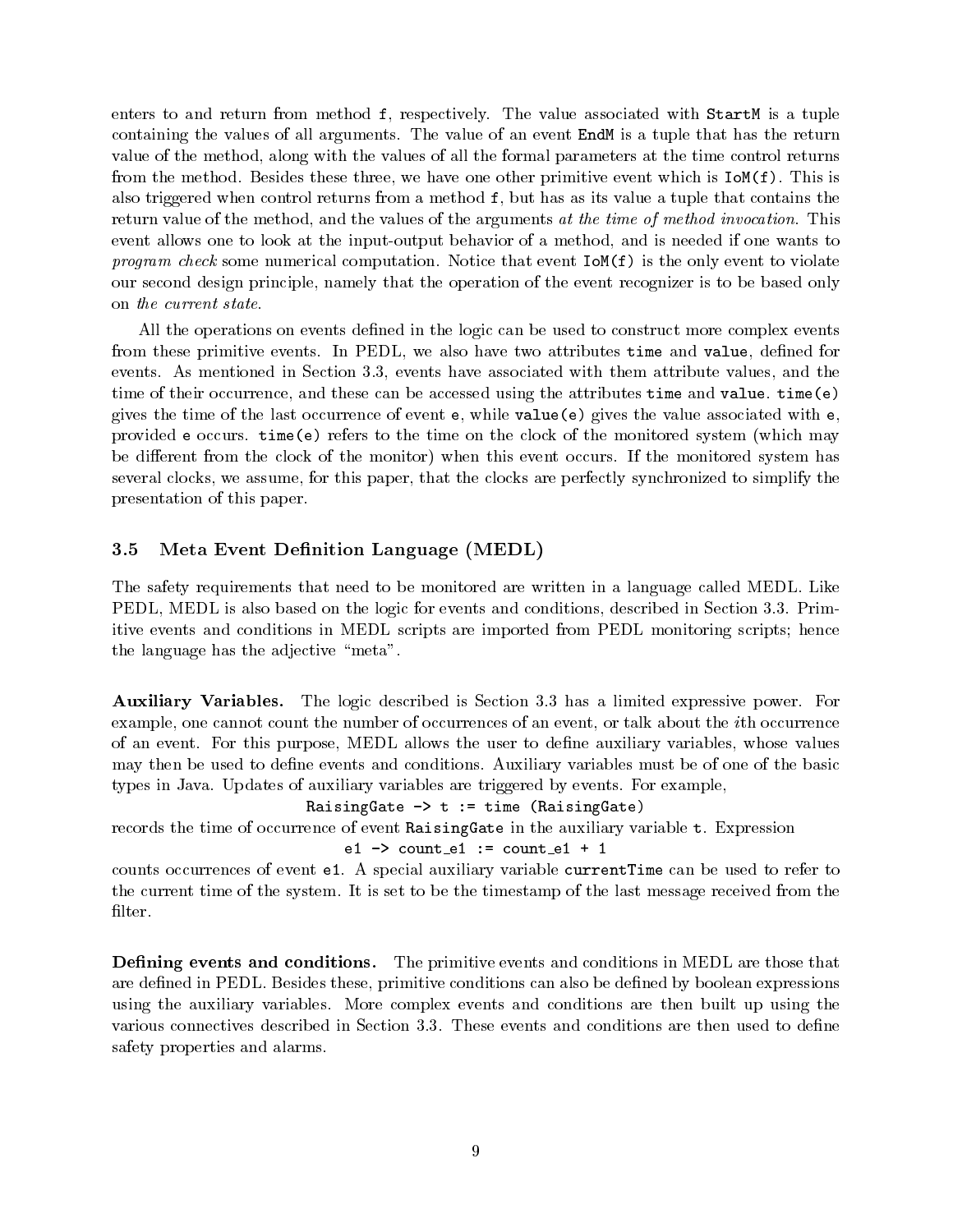```
class GateController {
    public static final int GATE_UPP = 0;
    public static final int GATE_DOWN = 1;
    public static final int IN_TRANSIT = 2;
    int gatePosition;
    public void open() { ... }
    public void close() { ... }
};
```
Figure 4: Implementation of the gate controller

Safety Properties and Alarms. The correctness of the system is described in terms safety properties and alarms. Safety properties are conditions that must always be true during the execution. Alarms, on the other hand, are events that must never be raised. Note that all safety properties [11] can be described in this way. Also observe that alarms and safety properties are complementary ways of expressing the same thing. The reason we have both of them is because some properties are easier to think of in terms of conditions, while others are easier to think of in terms of alarms.

#### 3.6Example

We illustrate the use of PEDL and MEDL using a simple but representative example. The example is inspired by the railroad crossing problem, which is routinely used as an illustration of real-time formalisms [7]. The system is composed of a gate that can open and close, taking some time to do it, trains that pass through the crossing, and a controller that is responsible for closing the gate when a train approaches the crossing and opening it after it passes. The common specification approach is to assume an upper bound on the time necessary for the gate to open or close. In reality, however, mechanical malfunctions may result in unexpectedly slow operation of the gate. A timely detection of such a violation lets the train engineer stop the train before it reaches the crossing. In this example, we monitor the controller of the gate, using the requirement that the gate is down within 30 seconds after signal *CloseGate* is sent, unless signal *OpenGate* is sent before the time elapses. Precisely, we check that if there is a signal *CloseGate*, not followed by either signal OpenGate or completion of gate closing, is present in the execution trace, then the time elapsed since that signal is less than 30.

Figure 4 shows a fragment of the gate controller implemented as a Java class. The state of the gate is represented as variable gatePosition, which can assume constant values GATE UP, GATE DOWN, or IN TRANSIT. The controller controls the gate by means of methods open() and close(). For simplicity, we assume that there is only one instance of class GateController in the system.

We need to observe calls to methods open() and close(), and the state of the gate. The following PEDL script introduces high-level events OpenGate, CloseGate and condition Gate Down.

```
export event OpenGate, CloseGate;
export condition Gate_Down;
Monitored Entities:
   void GateController.open();
```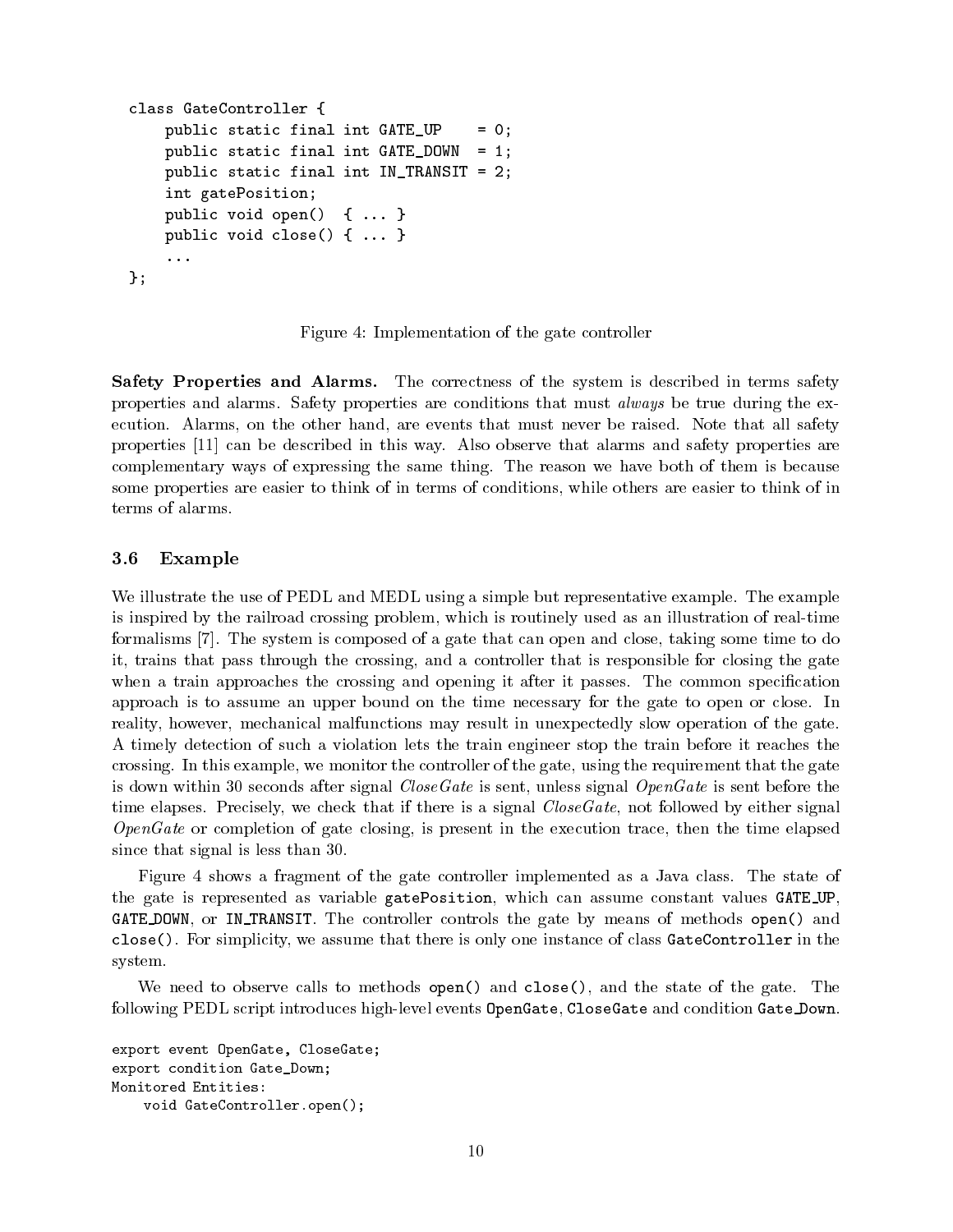```
void GateController.close();
   int GateController.gatePosition;
CondDef:
   Cond Gate_Down = (GateController.gatePosition == GateController.GATE_DOWN);
EventDef:
   Event OpenGate = StartM( GateController.open() );
   Event CloseGate = StartM( GateController.close() );
```
The correctness requirement for the gate is given in the MEDL script below. The time of the last occurrence of event CloseGate is recorded by the auxiliary variable lastClose. The requirement uses the events and conditions imported from the monitoring script and states that if there was a CloseGate event at the time when the gate was not down, which was not followed by either event OpenGate or condition Gate Down becoming true, then the time allotted for gate closing has not elapsed yet.

```
import event OpenGate, CloseGate;
import condition Gate_Down;
AuxVarDecl:
   float lastClose;
   float currentTime;
SafePropDef:
   Cond GateClosing =
         [ CloseGate when !Gate_Down, OpenGate || start(Gate_Down) )
         => lastClose + 30 > currentTime;
AuxVarDefL
   CloseGate -> lastClose := time(CloseGate);
```
#### Conclusions  $\boldsymbol{\mathcal{A}}$

This paper describes the Monitoring and Checking (MaC) framework which is developed to assure the correctness of an execution at run-time. Monitoring is performed based on a formal specification of system requirements. The MaC framework is a step towards bridging the gap between verification of system design specifications and validation of system implementations in a high-level programming language. The former is desirable but yet impractical for large systems, while the latter is necessary but informal and error-prone.

We are currently implementing a prototype of the MaC framework for systems written in Java. Given a PEDL script and an implementation in Java bytecode, the PEDL compiler inserts filters into the bytecode for instrumentation. The PEDL compiler also generates event definitions which are interpreted by the event recognizer. The MEDL compiler generates a run-time checker from a MEDL specification. In addition to working on this prototype system, we are exploring how to translate requirements written in a logic such as RTL [8] or Linear Logic to MEDL. Finally, we are also investigating how to extend the MaC framework to support the steering of a monitored system to a safe state.

# References

[1] P. Bates and J. Wileden. High-level debugging: The behavioral abstraction approach. J. Syst. Software, 3(255-264), 1983.